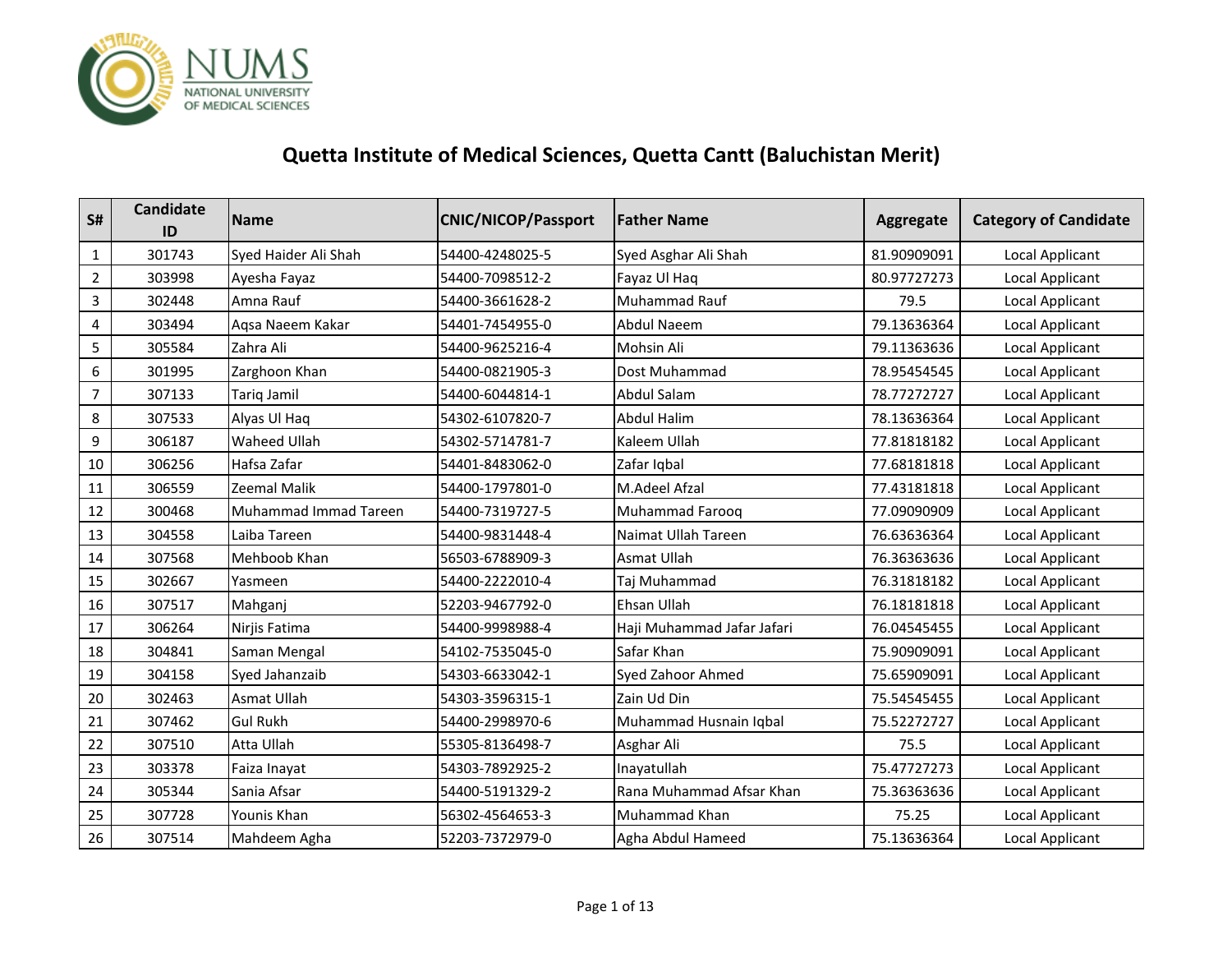

| S# | <b>Candidate</b><br>ID | <b>Name</b>             | <b>CNIC/NICOP/Passport</b> | <b>Father Name</b>          | Aggregate   | <b>Category of Candidate</b> |
|----|------------------------|-------------------------|----------------------------|-----------------------------|-------------|------------------------------|
| 27 | 304708                 | Azfareen Zahra          | 54400-1594008-6            | Muhammad Asif               | 75.06818182 | Local Applicant              |
| 28 | 307269                 | Rida Fatima             | 61101-2190981-4            | <b>Shehzad Ahmed Baloch</b> | 74.77272727 | Local Applicant              |
| 29 | 302860                 | Maria Mubarak           | 54400-4323612-2            | Mubarak Ali                 | 74.5        | Local Applicant              |
| 30 | 305449                 | Sami Ullah              | 56401-8741416-9            | Amanullah                   | 74.43181818 | Local Applicant              |
| 31 | 307033                 | Dawood Shah             | 56302-1168592-3            | <b>Syed Ghaffar</b>         | 74.15909091 | Local Applicant              |
| 32 | 306351                 | Kalsoom Babar           | 54401-4835388-2            | <b>Babar Asghar</b>         | 74.13636364 | Local Applicant              |
| 33 | 303854                 | Hamza Warsi             | 54400-7894360-7            | Muhammad Waqar Warsi        | 74          | <b>Local Applicant</b>       |
| 34 | 304356                 | Malghalara              | 54302-6669291-2            | Masood Ahmed                | 73.77272727 | Local Applicant              |
| 35 | 300480                 | Abdul Rehman            | 56302-2794630-3            | Allu Ud Din Khan            | 73.65909091 | Local Applicant              |
| 36 | 304743                 | Syed Muhammad Nawaz     | 54400-1759967-7            | Syed Abdul Rauf             | 73.61363636 | <b>Local Applicant</b>       |
| 37 | 307305                 | Zamzam Mazhar           | 54400-3698108-4            | Mazhar Naeem                | 73.56818182 | Local Applicant              |
| 38 | 308055                 | <b>Tabindah Maqbool</b> | 56302-2988853-2            | Maqbool Ahmed               | 73.45454545 | Local Applicant              |
| 39 | 307853                 | Nida Zahra              | 54401-4847699-8            | Qasim Ali Bungush           | 73.34090909 | <b>Local Applicant</b>       |
| 40 | 302443                 | Wazir Khan              | 56201-3063122-1            | <b>Gul Habib</b>            | 73.29545455 | Local Applicant              |
| 41 | 301754                 | Hamza Irshad Khoso      | 53403-8778695-6            | <b>Irshad Ahmed Khoso</b>   | 73.18181818 | Local Applicant              |
| 42 | 305876                 | Ruba Faiz               | 54400-3481055-2            | Malik Faiz Muhammad Khan    | 73.15909091 | <b>Local Applicant</b>       |
| 43 | 301240                 | Tilyan Kambar           | 52202-4192459-0            | Kambar Dashti               | 73.13636364 | Local Applicant              |
| 44 | 301681                 | Mehreen Khan            | 54400-8691176-2            | Taj Muhammad                | 73.09090909 | Local Applicant              |
| 45 | 305382                 | Shawana Mir             | 56302-1138493-8            | Mir Ahmed                   | 73.02272727 | <b>Local Applicant</b>       |
| 46 | 302350                 | Daniyal Ahmed           | 54401-0850112-7            | Shabbir Ahmed               | 73          | Local Applicant              |
| 47 | 306253                 | Ahsan Ullah             | 12201-0698840-9            | Sami Ullah                  | 72.97727273 | Local Applicant              |
| 48 | 303382                 | Akmal Kalmati           | 52101-2118152-9            | Shams Ul Haq                | 72.97727273 | <b>Local Applicant</b>       |
| 49 | 305119                 | Kamran Khan             | 56302-4396854-9            | Nisar Ul Haq Ghilzai        | 72.95454545 | Local Applicant              |
| 50 | 304357                 | Muhammad Zakaria        | 56302-2168611-9            | Allah Dad                   | 72.90909091 | Local Applicant              |
| 51 | 303570                 | <b>Bisma Riaz</b>       | 54400-5652906-2            | Riaz Hussain                | 72.84090909 | Local Applicant              |
| 52 | 305922                 | Ayaz Ali                | 52203-5958354-1            | Dil Murad                   | 72.81818182 | Local Applicant              |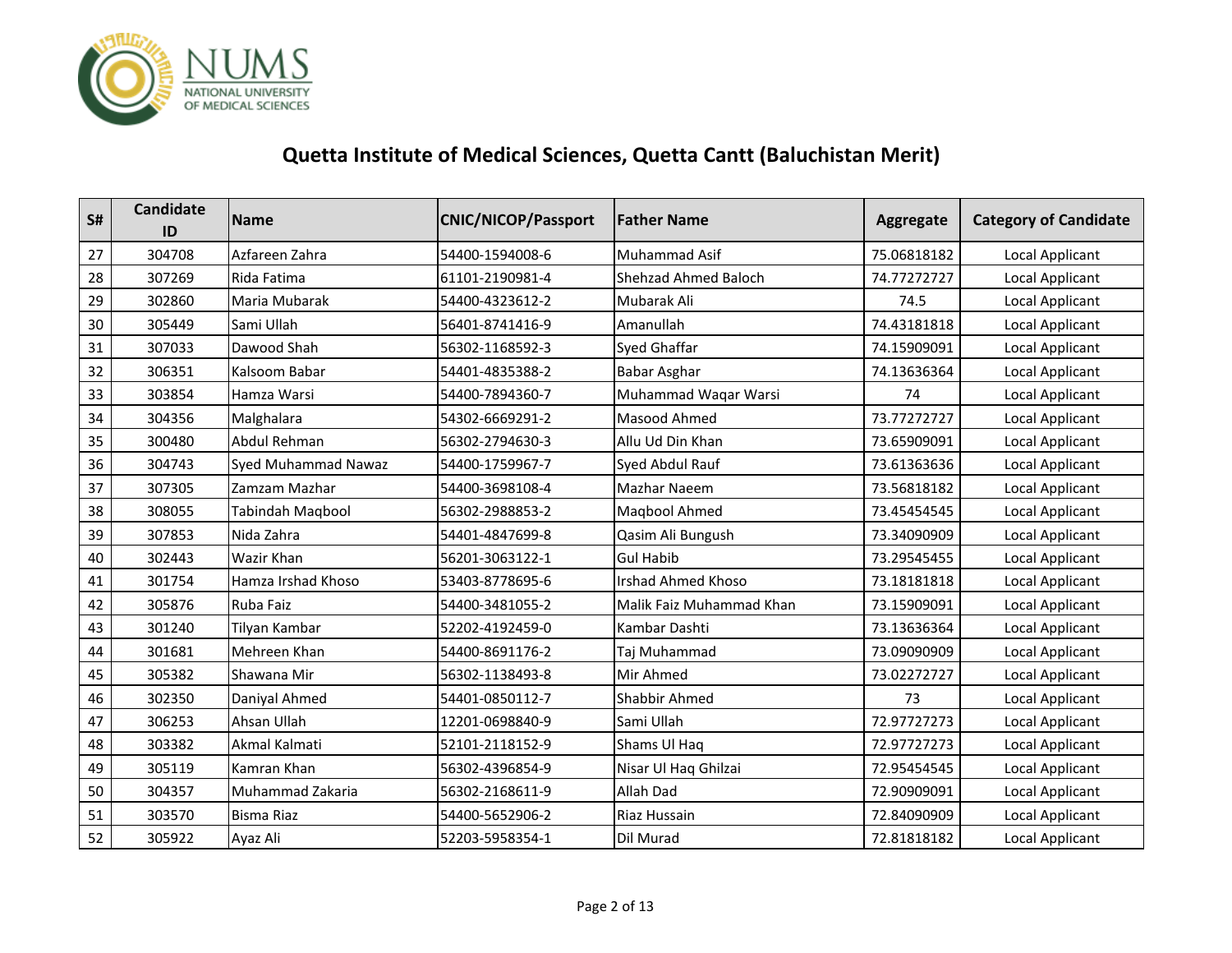

| S# | <b>Candidate</b><br>ID | <b>Name</b>                | <b>CNIC/NICOP/Passport</b> | <b>Father Name</b>        | <b>Aggregate</b> | <b>Category of Candidate</b> |
|----|------------------------|----------------------------|----------------------------|---------------------------|------------------|------------------------------|
| 53 | 307479                 | Muhammad Siddique          | 56302-1928838-9            | Zaito Khan                | 72.77272727      | Local Applicant              |
| 54 | 304620                 | Ameer Hammal               | 52203-7096554-7            | Hammal                    | 72.72727273      | Local Applicant              |
| 55 | 303422                 | <b>Muhammad Daniyal</b>    | 54303-0944119-1            | Muhammad Mati Ullah       | 72.56818182      | Local Applicant              |
| 56 | 300355                 | Saboor Ahmed               | 54203-2894383-1            | M Ashraf Ali              | 72.52272727      | Local Applicant              |
| 57 | 307880                 | Palabunnisa                | 54401-9122626-2            | <b>Bashir Ahmed</b>       | 72.5             | Local Applicant              |
| 58 | 300123                 | Muhammad Ahsan             | 54303-1518443-1            | <b>Tariq Ameer</b>        | 72.45454545      | Local Applicant              |
| 59 | 306044                 | Iram Sareen                | 54302-0134919-6            | <b>Bakht Muhammad</b>     | 72.38636364      | <b>Local Applicant</b>       |
| 60 | 307903                 | Siyal Khan                 | 56503-4767308-3            | Abdul Jalil               | 72.38636364      | Local Applicant              |
| 61 | 306614                 | <b>Abdul Salam</b>         | 54302-1943912-9            | Syed Abdul Tahir          | 72.36363636      | Local Applicant              |
| 62 | 300066                 | Humna Javed                | 54401-5964856-4            | Syed Javed Iqbal          | 72.36363636      | <b>Local Applicant</b>       |
| 63 | 306496                 | Zakira Bibi                | 54400-7269507-6            | <b>Muhammad Saleem</b>    | 72.31818182      | Local Applicant              |
| 64 | 307609                 | Asiya Javid                | 54400-5077154-6            | Muhammad Javid Iqbal Khan | 72.20454545      | Local Applicant              |
| 65 | 307425                 | Shazia Saleh               | 52203-1533760-8            | Saleh Muhammad            | 72.15909091      | <b>Local Applicant</b>       |
| 66 | 305375                 | <b>Bibi Shagufta</b>       | 55401-9116329-8            | Abdul Majeed              | 72.11363636      | Local Applicant              |
| 67 | 301508                 | Faiza                      | 54301-9697738-4            | Muhammad Shah Kakar       | 72.11363636      | Local Applicant              |
| 68 | 304900                 | Mujeeb Ur Rehman           | 56503-6816523-7            | <b>Noor Muhammad</b>      | 72.02272727      | Local Applicant              |
| 69 | 307745                 | Aqsa Hussain               | 55402-7910996-6            | Muhammad Hussain          | 72.02272727      | Local Applicant              |
| 70 | 300245                 | <b>Muhammad Aurangzaib</b> | 54303-2612986-9            | Kaleem Ullah              | 71.95454545      | Local Applicant              |
| 71 | 307847                 | Shahbaz Nadir              | 52301-2767147-9            | Nadir Hussain             | 71.95454545      | <b>Local Applicant</b>       |
| 72 | 303729                 | Shakeel Rehman             | 54302-0324376-5            | Malik Khair Ullah         | 71.93181818      | Local Applicant              |
| 73 | 301397                 | Khadija                    | 54400-4043955-2            | Mir Ahmed                 | 71.81818182      | Local Applicant              |
| 74 | 306901                 | Muhammad Akbar             | 56302-3933054-1            | <b>Badal Khan</b>         | 71.70454545      | Local Applicant              |
| 75 | 304332                 | <b>Sitara</b>              | 54202-9877209-2            | Muhammadaslam             | 71.65909091      | Local Applicant              |
| 76 | 300648                 | Abdul Wahid Izaan Durrani  | 54401-9524096-3            | Muhammad Tahir Durrani    | 71.59090909      | Local Applicant              |
| 77 | 303334                 | Muhammad Bilal             | 53306-0994946-7            | Abdul Majeed              | 71.54545455      | Local Applicant              |
| 78 | 303630                 | Muhammad Raheem Haider     | 54400-6505090-1            | Riaz Hussain              | 71.52272727      | Local Applicant              |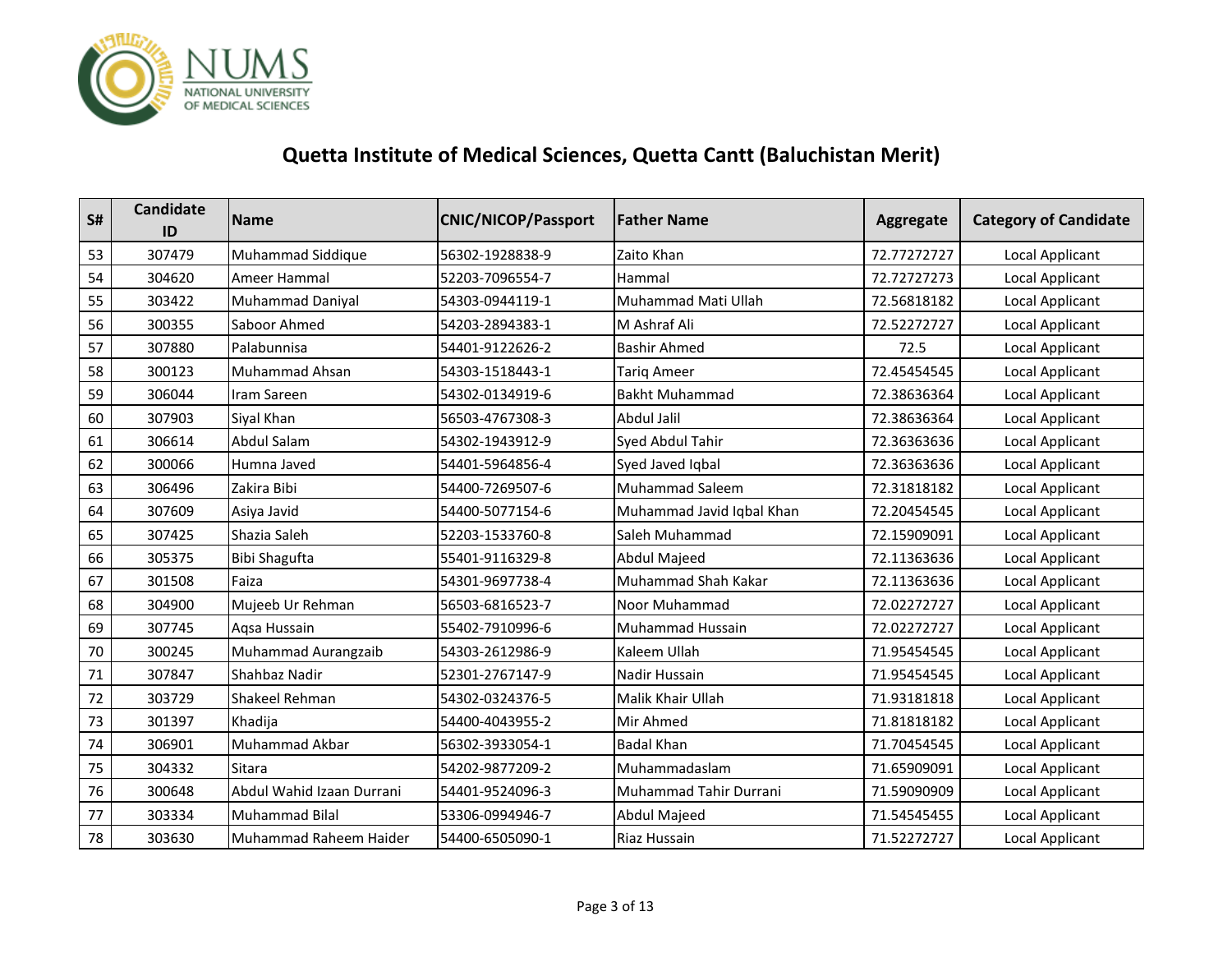

| S#  | <b>Candidate</b><br>ID | <b>Name</b>            | <b>CNIC/NICOP/Passport</b> | <b>Father Name</b>          | Aggregate   | <b>Category of Candidate</b> |
|-----|------------------------|------------------------|----------------------------|-----------------------------|-------------|------------------------------|
| 79  | 306672                 | Muhammad Binan         | 54303-0946982-1            | Muhammad Akram              | 71.5        | Local Applicant              |
| 80  | 305828                 | <b>Bakhtullah Khan</b> | 54400-5719778-1            | Hassan Khan                 | 71.45454545 | Local Applicant              |
| 81  | 301896                 | <b>Nahal Farrukh</b>   | 35403-6621120-0            | Muhammad Afzal Cheema       | 71.31818182 | Local Applicant              |
| 82  | 307914                 | <b>Abdul Manan</b>     | 54302-7849402-9            | Syed Abdul Tahir            | 71.27272727 | Local Applicant              |
| 83  | 306338                 | Marwah Haleem          | 54400-8585590-4            | Syed Abdul Haleem           | 71.27272727 | Local Applicant              |
| 84  | 306886                 | Atta Ur Rehman         | 56503-8539334-3            | Habib Ur Rehman             | 71.25       | Local Applicant              |
| 85  | 303893                 | Husna Ahad             | 52301-5062856-2            | <b>Bashir Ahmed</b>         | 71.18181818 | <b>Local Applicant</b>       |
| 86  | 301446                 | Munir Ahmad            | 54303-8693139-5            | Asmatullah                  | 71.11363636 | Local Applicant              |
| 87  | 301970                 | Tariq Ali              | 55103-1036562-5            | Missari Khan                | 71.11363636 | Local Applicant              |
| 88  | 307471                 | Syed Israr Ullah       | 54303-5891417-5            | Syed Zain Ud Din            | 71.06818182 | <b>Local Applicant</b>       |
| 89  | 301994                 | Muneeba                | 54401-2537312-2            | Pervaiz Ahmed               | 70.97727273 | Local Applicant              |
| 90  | 307550                 | Syed Zubair Ahmed      | 54401-7405277-3            | Syed Atta Muhammad          | 70.97727273 | Local Applicant              |
| 91  | 302341                 | Hujaima Arbab Kasi     | 54401-1969259-8            | Muhammad Ayub               | 70.97727273 | <b>Local Applicant</b>       |
| 92  | 302381                 | Mahreen Fatima         | 54401-9089846-4            | Muhammad Zahid              | 70.93181818 | Local Applicant              |
| 93  | 302458                 | <b>Fareed Shah</b>     | 56301-0875679-3            | Abdullah Shah               | 70.90909091 | Local Applicant              |
| 94  | 308005                 | Ghulam Nabi            | 55402-6242737-1            | Ameer Muhammad              | 70.77272727 | <b>Local Applicant</b>       |
| 95  | 303255                 | Afra Saeed             | 54400-8133273-0            | <b>Muhammad Saeed</b>       | 70.72727273 | Local Applicant              |
| 96  | 300528                 | Kiran Khan Khilji      | 54400-4268113-4            | Nasrullah Khan Khilji       | 70.70454545 | <b>Local Applicant</b>       |
| 97  | 301292                 | Muntaha                | 54400-9743303-8            | Saeedullah                  | 70.70454545 | <b>Local Applicant</b>       |
| 98  | 307925                 | Sajjad Ullah           | 54304-0344788-9            | Qurban Ali                  | 70.65909091 | Local Applicant              |
| 99  | 303385                 | Hafsa Bibi             | 54400-7467309-4            | <b>Syed Muhammad Saleem</b> | 70.54545455 | <b>Local Applicant</b>       |
| 100 | 301958                 | Khair Ullah            | 54501-2141502-9            | Aman Ullah                  | 70.52272727 | Local Applicant              |
| 101 | 303970                 | Vandana                | 54400-8909023-0            | Vijay Kumar                 | 70.47727273 | Local Applicant              |
| 102 | 305099                 | Syeda Rida Shah        | 54400-0702523-6            | Syed Dawood Shah            | 70.31818182 | Local Applicant              |
| 103 | 304001                 | Bibi Zakira            | 56503-4242457-8            | <b>Abdul Aziz</b>           | 70.29545455 | <b>Local Applicant</b>       |
| 104 | 306076                 | Hassan Mehmood         | 54401-9348475-3            | Fazal Mehmood               | 70.25       | Local Applicant              |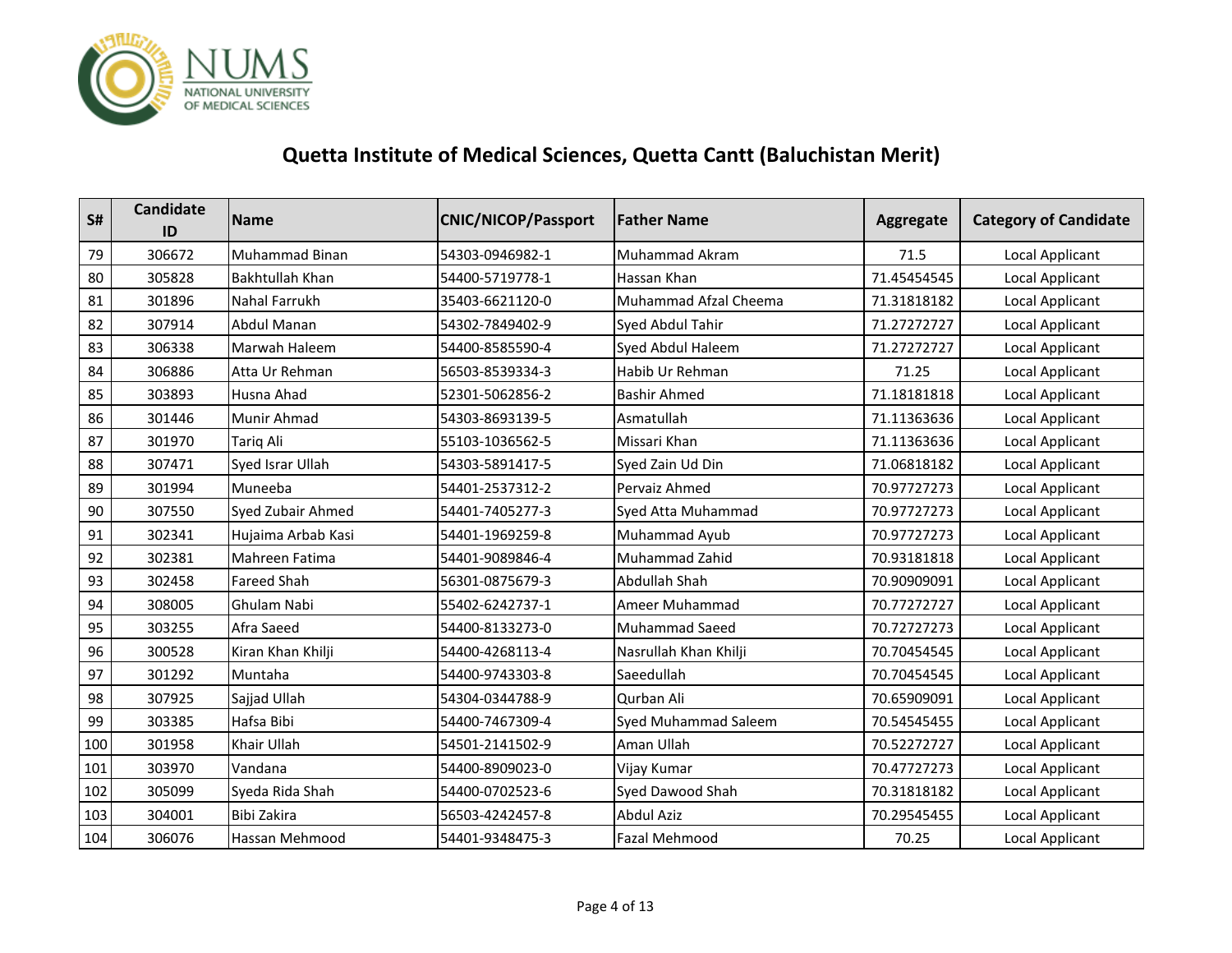

| S#  | <b>Candidate</b><br>ID | <b>Name</b>           | <b>CNIC/NICOP/Passport</b> | <b>Father Name</b>       | Aggregate   | <b>Category of Candidate</b> |
|-----|------------------------|-----------------------|----------------------------|--------------------------|-------------|------------------------------|
| 105 | 306505                 | Dain Qayyum           | 32103-3956770-3            | Qayyum Nawaz Brohi       | 70.22727273 | <b>Local Applicant</b>       |
| 106 | 305410                 | Mahliga               | 52203-7627808-8            | Din Muhammad             | 70.18181818 | Local Applicant              |
| 107 | 301694                 | Muhammad Essa         | 54201-4259493-9            | Muhammad Rahim           | 70.13636364 | <b>Local Applicant</b>       |
| 108 | 307901                 | Feroz Khan            | 56503-2980397-5            | <b>Gulzar Khan</b>       | 70.11363636 | <b>Local Applicant</b>       |
| 109 | 306840                 | Maryam Zaman          | 51401-8430843-8            | Sheikh Zaman Ali         | 70.06818182 | Local Applicant              |
| 110 | 301832                 | Adeela Essa           | 54303-3134213-4            | Muhammad Essa            | 70.02272727 | Local Applicant              |
| 111 | 306980                 | Laila Kalim           | 54401-1434493-4            | Kaleem Ullah             | 70.02272727 | <b>Local Applicant</b>       |
| 112 | 303862                 | Syed Hanif Ullah      | 56301-2192415-3            | <b>Syed Abdul Sattar</b> | 69.97727273 | Local Applicant              |
| 113 | 306972                 | <b>Mumee Shah</b>     | 56202-6014468-2            | Abdul Jabbar             | 69.97727273 | Local Applicant              |
| 114 | 307358                 | Qudsia Bano           | 56302-6797920-8            | 5.63029E+12              | 69.90909091 | <b>Local Applicant</b>       |
| 115 | 306689                 | <b>Fazal Muhammad</b> | 42301-7914443-7            | <b>Muhammad Ismail</b>   | 69.86363636 | Local Applicant              |
| 116 | 300667                 | Hafiza Iqra Naseer    | 54400-2797101-8            | Naseer Ahmed             | 69.86363636 | Local Applicant              |
| 117 | 302982                 | Divesh Jaipal         | 54401-5646840-9            | Jaipal Dass              | 69.86363636 | Local Applicant              |
| 118 | 302319                 | Faiqa Zia             | 54400-9997063-4            | Dr Zia-Ud-Din            | 69.79545455 | Local Applicant              |
| 119 | 304562                 | Sumera Tareen         | 54400-9821948-4            | Niamatullah Tareen       | 69.65909091 | Local Applicant              |
| 120 | 303803                 | Syed Daniyal Hasssan  | 54400-3392311-9            | Syed Hamid Hassan        | 69.65909091 | <b>Local Applicant</b>       |
| 121 | 306378                 | Saddiqa Wahid         | 54302-7133617-2            | Abdul Wahid Bazai        | 69.65909091 | Local Applicant              |
| 122 | 307246                 | Hafsa Ali             | 54400-1970716-2            | Ali Muhammed             | 69.59090909 | Local Applicant              |
| 123 | 306789                 | Hajra Bibi            | 56302-6531602-4            | Haji Daulat Khan         | 69.56818182 | <b>Local Applicant</b>       |
| 124 | 306726                 | Bibi Tehmina          | 51203-0570462-8            | Mohammad Ishaq           | 69.56818182 | Local Applicant              |
| 125 | 307478                 | <b>Gulzar Ahmed</b>   | 51301-8787965-5            | Muhammad Jumma           | 69.54545455 | <b>Local Applicant</b>       |
| 126 | 300280                 | Mohammad Shayan       | 54401-1857520-9            | Mohammad Naeem           | 69.54545455 | Local Applicant              |
| 127 | 302344                 | Abdul Wali            | 54401-9929138-3            | Abdul Hakeem             | 69.52272727 | Local Applicant              |
| 128 | 303102                 | Zarak Naseer          | 52203-5897239-3            | Naseer Ahmed             | 69.45454545 | Local Applicant              |
| 129 | 300498                 | <b>Babrak Shah</b>    | 55301-1778677-3            | Wali Shah                | 69.40909091 | Local Applicant              |
| 130 | 302544                 | Masood Ahmed          | 54400-8189854-7            | <b>Muhammad Anwar</b>    | 69.40909091 | Local Applicant              |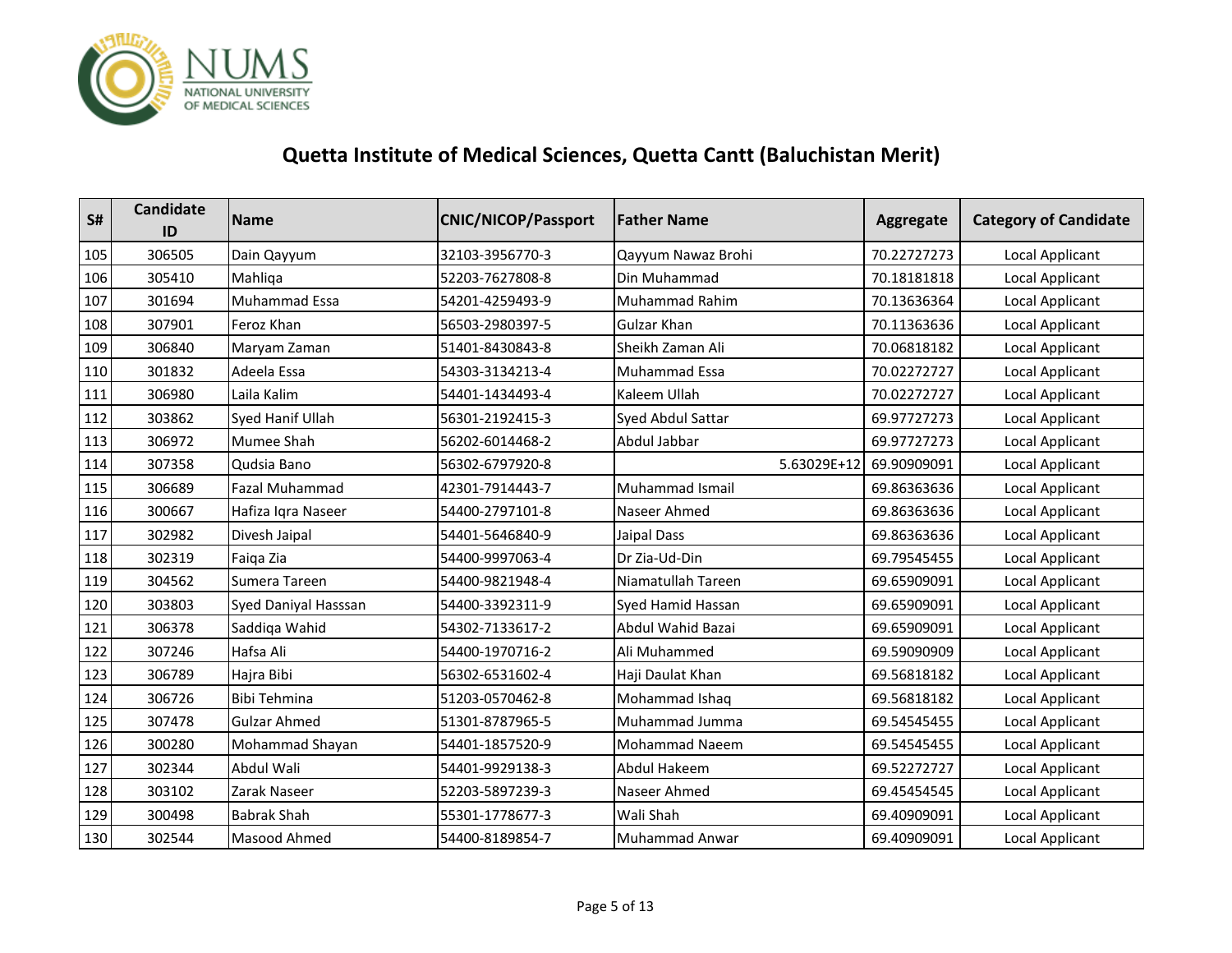

| S#  | <b>Candidate</b><br>ID | <b>Name</b>           | <b>CNIC/NICOP/Passport</b> | <b>Father Name</b>            | Aggregate   | <b>Category of Candidate</b> |
|-----|------------------------|-----------------------|----------------------------|-------------------------------|-------------|------------------------------|
| 131 | 301416                 | Jaziba Ghadeer        | 54400-5838054-4            | Fazila Sultana                | 69.38636364 | <b>Local Applicant</b>       |
| 132 | 300510                 | Syed Yasir Shah       | 54302-4259480-5            | Syed Zahir Shah               | 69.31818182 | Local Applicant              |
| 133 | 300036                 | <b>Muhammad Anas</b>  | 54401-2962355-5            | <b>Muhammad Suhail</b>        | 69.31818182 | <b>Local Applicant</b>       |
| 134 | 305762                 | Neha Devi             | 54400-4396507-8            | Hakeem Ramesh Kumar Bugti     | 69.27272727 | Local Applicant              |
| 135 | 306005                 | Um-E-Aiman            | 53202-7740300-6            | Sajad Ahmed                   | 69.27272727 | Local Applicant              |
| 136 | 301110                 | Emman Mehmoona        | 55302-8552031-8            | Zahid Akhter                  | 69.22727273 | <b>Local Applicant</b>       |
| 137 | 304128                 | Mir Fahad             | 52205-6445505-5            | Rashid Ali                    | 69.18181818 | Local Applicant              |
| 138 | 303003                 | Saira Mengal          | 54400-7846200-6            | <b>Sher Ahmed Mengal</b>      | 69.18181818 | Local Applicant              |
| 139 | 302492                 | Lubna Khan            | 54400-7814833-0            | Muhammad Ayub Kakar           | 69.18181818 | Local Applicant              |
| 140 | 306503                 | Ruqiya                | 54400-9133758-4            | Muhammad Saleem               | 69.09090909 | Local Applicant              |
| 141 | 301066                 | Abdul Wadood          | 52301-2428452-9            | Mehfooz Ali                   | 69          | Local Applicant              |
| 142 | 305956                 | Ghazia Zahra          | 54401-7965189-6            | Ghulam Akbar                  | 68.97727273 | Local Applicant              |
| 143 | 302857                 | Hameed Ur Rehman Shah | 12101-3477945-5            | Atta Ur Rehman Shah           | 68.95454545 | Local Applicant              |
| 144 | 306691                 | Abdullah              | 54201-1862376-5            | Wali Muhammad                 | 68.88636364 | Local Applicant              |
| 145 | 307070                 | Saeeda Khan Tareen    | 56302-2378248-4            | Soorat Khan                   | 68.88636364 | Local Applicant              |
| 146 | 302642                 | Sammar Iqbal          | 54400-2776278-6            | Mujahid Iqbal                 | 68.84090909 | Local Applicant              |
| 147 | 308070                 | Asima Khan            | 54401-4971246-0            | <b>Muhammad Khan</b>          | 68.70454545 | Local Applicant              |
| 148 | 300344                 | Muhammad Jahanzaib    | 54303-8686470-3            | Kaleem Ullah                  | 68.65909091 | <b>Local Applicant</b>       |
| 149 | 301576                 | Muhammad Moiz Hashmi  | 54400-3789549-3            | Ageel Ahmed Hashmi            | 68.56818182 | Local Applicant              |
| 150 | 301738                 | Syed Muhammad Ammar   | 54400-4131711-5            | Saifullah                     | 68.40909091 | Local Applicant              |
| 151 | 300146                 | Mohibullah            | 54401-0544579-7            | <b>Fateh Muhammad</b>         | 68.40909091 | <b>Local Applicant</b>       |
| 152 | 303371                 | Shahbaz Khan          | 53405-5007467-9            | <b>Muhammad Amin</b>          | 68.36363636 | Local Applicant              |
| 153 | 301848                 | Noman Ahmed Kamal     | 54400-1304013-7            | <b>Bashir Ahmed Kamal</b>     | 68.31818182 | Local Applicant              |
| 154 | 304028                 | Maryam Khawaja Khail  | 54400-4548774-8            | Dr Dad Muhammad Khawaja Khail | 68.22727273 | <b>Local Applicant</b>       |
| 155 | 304858                 | Muskan Khan           | 55401-4241061-6            | Amanullah Khan                | 68.11363636 | Local Applicant              |
| 156 | 304652                 | <b>Muhammad Talha</b> | 51602-7193180-9            | Arbab Jameel Ahmed            | 68.09090909 | Local Applicant              |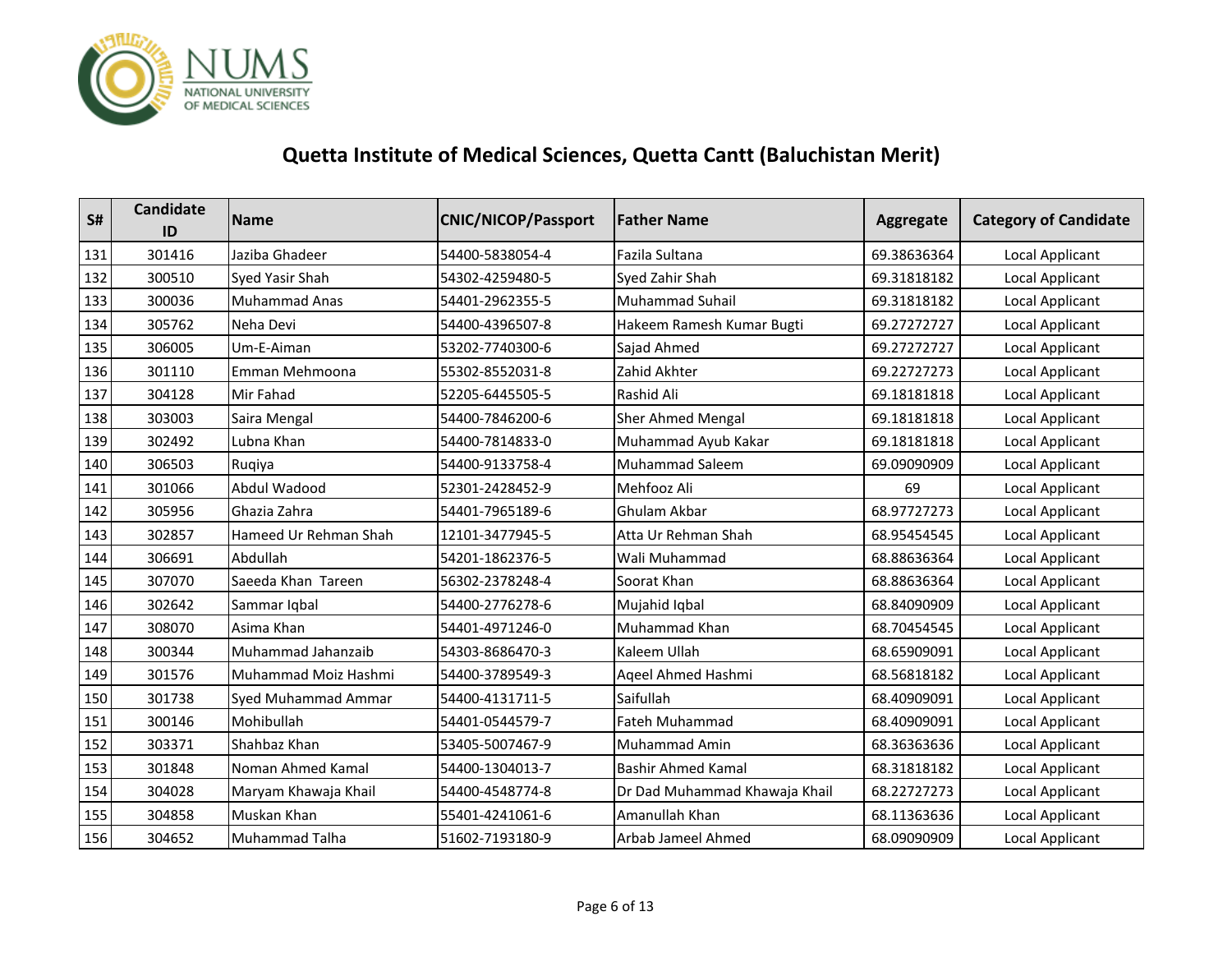

| S#  | Candidate<br>ID | <b>Name</b>            | <b>CNIC/NICOP/Passport</b> | <b>Father Name</b>      | Aggregate   | <b>Category of Candidate</b> |
|-----|-----------------|------------------------|----------------------------|-------------------------|-------------|------------------------------|
| 157 | 301962          | Abdul Qahir            | 56503-0970459-5            | Khan Gul                | 68.09090909 | Local Applicant              |
| 158 | 300089          | Umair Asif             | 54400-2586327-1            | Muhammad Asif           | 67.93181818 | Local Applicant              |
| 159 | 306550          | Fatima                 | 51703-0577378-0            | <b>Abdul Wahid</b>      | 67.90909091 | <b>Local Applicant</b>       |
| 160 | 301882          | Muhammad Jawad Yasin   | 54401-3967691-9            | Muhammad Yasin          | 67.81818182 | Local Applicant              |
| 161 | 302358          | <b>Muhammad Hafeez</b> | 51602-2514288-7            | Abdul Fatah             | 67.79545455 | Local Applicant              |
| 162 | 303004          | Asia                   | 54305-0338136-0            | Hafeez Ullah            | 67.75       | Local Applicant              |
| 163 | 304240          | Haroon Latif           | 54401-8658780-5            | Dr Abdul Latif          | 67.72727273 | Local Applicant              |
| 164 | 303921          | Ayesha Yousuf          | 54401-8235628-2            | Muhammad Yousuf Khan    | 67.68181818 | Local Applicant              |
| 165 | 302281          | <b>Muhammad Anns</b>   | 55103-9121188-3            | Fateh Muhammad          | 67.61363636 | Local Applicant              |
| 166 | 306251          | Rubina Shah            | 54400-3578487-6            | Qudrat Ullah            | 67.59090909 | Local Applicant              |
| 167 | 306332          | Kaleem Ullah           | 55501-0354964-1            | Moula Dad               | 67.5        | Local Applicant              |
| 168 | 302484          | Kulsoom Aslam          | 52303-6231587-2            | Muhammad Aslam          | 67.5        | Local Applicant              |
| 169 | 306089          | Hafsa Gul              | 52301-1128520-0            | Asif Ali                | 67.40909091 | Local Applicant              |
| 170 | 301449          | Azad Khan              | 54501-2143556-3            | Atta Ullah              | 67.34090909 | Local Applicant              |
| 171 | 307563          | Noor Ahmad             | 55402-4362337-1            | Noor Muhammad           | 67.27272727 | <b>Local Applicant</b>       |
| 172 | 300810          | Mahleej Gola           | 54400-7454953-6            | Shoaib Ahmed            | 67.25       | Local Applicant              |
| 173 | 306743          | Farah Achakzai         | 54400-5415845-0            | Pir Muhammad Achakzai   | 67.20454545 | Local Applicant              |
| 174 | 304717          | Faizan Nawaz Khan      | 54401-5201015-9            | Ahmed Nawaz Jamali      | 67.04545455 | <b>Local Applicant</b>       |
| 175 | 303543          | <b>Bibi Jamila</b>     | 56202-5866019-8            | Noor Muhammad           | 67.04545455 | Local Applicant              |
| 176 | 300073          | Shahab Barkat          | 52205-2992036-9            | Barkat Ali              | 67.04545455 | Local Applicant              |
| 177 | 303386          | <b>Uzair Ahmed</b>     | 54400-6133228-9            | Muhammad Aslam          | 67          | <b>Local Applicant</b>       |
| 178 | 302934          | Uswah Ali              | 54400-3488798-6            | Qadeer Ali              | 66.95454545 | Local Applicant              |
| 179 | 307791          | Shazia Shareef         | 51602-2328429-4            | <b>Shareef Muhammad</b> | 66.90909091 | Local Applicant              |
| 180 | 302580          | Tariq Khan             | 56302-7257849-5            | Noor Ud Din             | 66.84090909 | Local Applicant              |
| 181 | 306598          | Zahid Ali              | 55202-7489896-7            | Ali                     | 66.81818182 | Local Applicant              |
| 182 | 307011          | Muntaha Bazai          | 54400-7041655-6            | Abdul Khaliq            | 66.75       | Local Applicant              |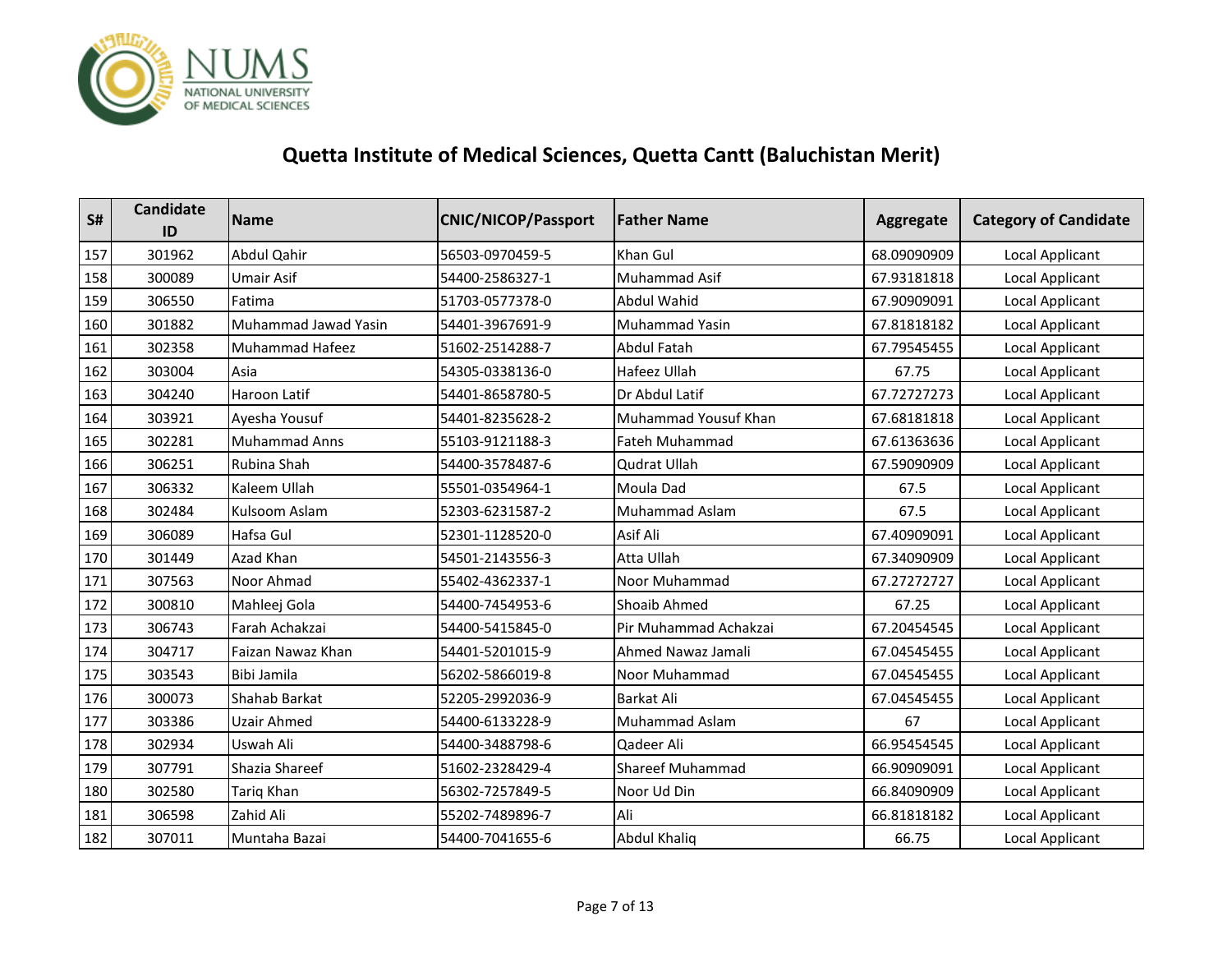

| S#  | Candidate<br>ID | <b>Name</b>             | <b>CNIC/NICOP/Passport</b> | <b>Father Name</b>     | Aggregate   | <b>Category of Candidate</b> |
|-----|-----------------|-------------------------|----------------------------|------------------------|-------------|------------------------------|
| 183 | 302431          | Laiba Arooj             | 54400-6848875-8            | Mohammad Imran         | 66.70454545 | Local Applicant              |
| 184 | 301917          | Adeela Gul              | 43102-9390447-2            | <b>Gulzar Ahmed</b>    | 66.70454545 | Local Applicant              |
| 185 | 306488          | Mehmoona Bibi           | 51303-2837447-8            | Abdul Qadir            | 66.65909091 | Local Applicant              |
| 186 | 300419          | Abdul Haleem Achakzai   | 54201-4234417-1            | Abdul Aziz Achakzai    | 66.63636364 | Local Applicant              |
| 187 | 307392          | Ariana                  | 45505-0591151-6            | Noor Ahmed             | 66.63636364 | Local Applicant              |
| 188 | 306508          | <b>Bakhtawar Murad</b>  | 52301-6366328-4            | Chakar Ali             | 66.61363636 | Local Applicant              |
| 189 | 301178          | <b>Mahain Saeed</b>     | 54400-5557279-6            | Saeed Ahmed Raisani    | 66.61363636 | Local Applicant              |
| 190 | 308128          | Ashrat Salah            | 52203-5877314-4            | Saleh Muhammad         | 66.59090909 | Local Applicant              |
| 191 | 305897          | <b>Ameer Mavia</b>      | 54501-2154784-3            | Abdul Rehman Khan      | 66.5        | Local Applicant              |
| 192 | 305476          | Hafsa Khan              | 54401-1893790-8            | Muhammad Bashir        | 66.47727273 | Local Applicant              |
| 193 | 305429          | Hifsa Saad              | 56302-6223669-0            | Saad Ullah             | 66.47727273 | Local Applicant              |
| 194 | 300424          | Muhammad Ibrahim        | 54401-7710499-3            | Muhammad Naeem Ameen   | 66.40909091 | Local Applicant              |
| 195 | 302301          | Ismail                  | 52203-8749195-3            | Jalal Khan             | 66.40909091 | Local Applicant              |
| 196 | 308106          | Marzia                  | 54303-5347022-4            | Amir Muhammad          | 66.38636364 | Local Applicant              |
| 197 | 306781          | Muhammad Qais Hamad     | 55202-7239025-3            | <b>Faiz Muhammad</b>   | 66.36363636 | Local Applicant              |
| 198 | 306959          | Safia Taj               | 56503-7235040-2            | Muhammad Nasim         | 66.31818182 | Local Applicant              |
| 199 | 305984          | Eimen Shahnawaz         | 52203-5190479-8            | Shahnawaz              | 66.31818182 | Local Applicant              |
| 200 | 306773          | Salal Jamal Dini        | 54501-2149920-3            | <b>Abdul Manan</b>     | 66.27272727 | <b>Local Applicant</b>       |
| 201 | 301939          | <b>Ezzat Ulllah</b>     | 54303-7846988-9            | Haji Nawab Khan        | 66.25       | Local Applicant              |
| 202 | 304680          | Muhammad Kafeel         | 55103-6951640-7            | Nazar Muhammad         | 66.22727273 | Local Applicant              |
| 203 | 307552          | Rimsha Rafiq            | 55302-0133843-4            | Muhammad Rafiq Chandio | 66.18181818 | <b>Local Applicant</b>       |
| 204 | 307883          | Raiwal Kumar            | 53104-4507908-7            | Rajesh Kumar           | 66.18181818 | Local Applicant              |
| 205 | 306978          | Mehrjan                 | 52203-1007352-6            | Abdul Sattar           | 66.15909091 | Local Applicant              |
| 206 | 304984          | Nayab Kibzai            | 54400-9332936-6            | Haleemuddin Kibzai     | 66.13636364 | Local Applicant              |
| 207 | 302806          | <b>Syed Talal Ahmed</b> | 54400-2677918-1            | Syed Zia Uddin         | 66.04545455 | Local Applicant              |
| 208 | 306528          | Parvez Ahmed            | 54401-1721475-7            | Muhammad Ibrahim       | 66.04545455 | Local Applicant              |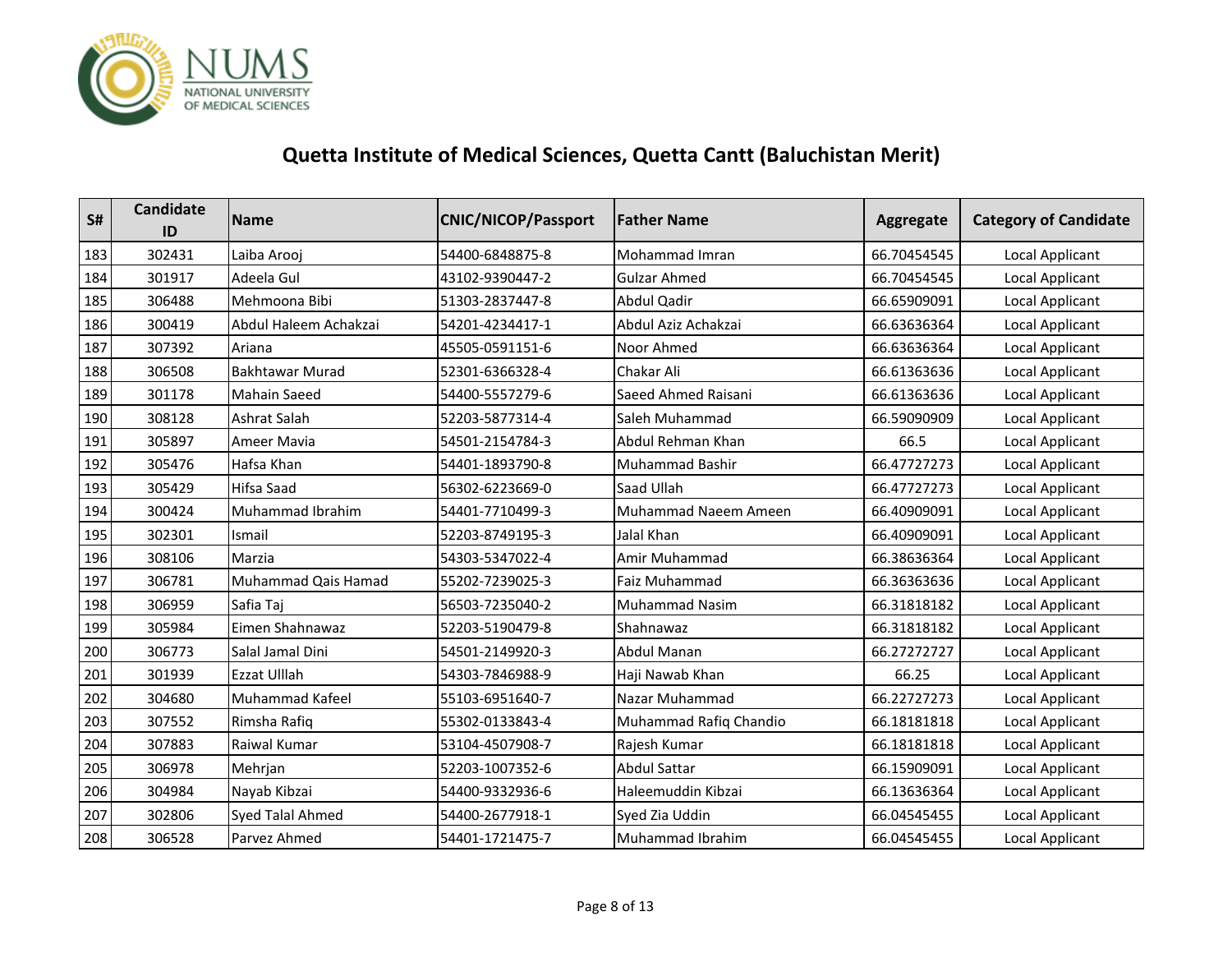

| S#  | Candidate<br>ID | <b>Name</b>              | <b>CNIC/NICOP/Passport</b> | <b>Father Name</b>    | Aggregate   | <b>Category of Candidate</b> |
|-----|-----------------|--------------------------|----------------------------|-----------------------|-------------|------------------------------|
| 209 | 304296          | Naseer Ahmed             | 55103-3001010-7            | Mola Bakhsh           | 65.95454545 | Local Applicant              |
| 210 | 300171          | Bibi Irtiga              | 54400-2568456-4            | Khuda I Dad Khan      | 65.84090909 | Local Applicant              |
| 211 | 307154          | Laiba Bibi               | 51602-2743583-8            | Abdul Baqi            | 65.75       | Local Applicant              |
| 212 | 303723          | Ayesha                   | 54400-6637200-8            | Muhammad Razzaq       | 65.72727273 | Local Applicant              |
| 213 | 306603          | <b>Syed Rafiullah</b>    | 54401-7156565-1            | Syed Akhtar Muhammad  | 65.70454545 | <b>Local Applicant</b>       |
| 214 | 307094          | Fatima Manzer            | 54400-1553973-4            | Shamaila Sarwar       | 65.65909091 | <b>Local Applicant</b>       |
| 215 | 307668          | <b>Bibi Alia</b>         | 56302-6087919-2            | Abdul Razzaq          | 65.52272727 | Local Applicant              |
| 216 | 306590          | Afra                     | 52301-1032207-0            | <b>Barkat Ali</b>     | 65.5        | Local Applicant              |
| 217 | 302673          | Muhammad Irfan Khan      | 54400-7783844-1            | Muhammad Younas Khan  | 65.34090909 | Local Applicant              |
| 218 | 307152          | Qadeer Ahmed             | 55202-5749397-7            | Zarif Khan            | 65.34090909 | Local Applicant              |
| 219 | 300279          | <b>Muhammad Sannan</b>   | 54303-5522602-9            | Sajid Amir            | 65.31818182 | Local Applicant              |
| 220 | 304188          | <b>Wishad Ammara</b>     | 54400-0372340-0            | Muhammad Javed Tareen | 65.06818182 | Local Applicant              |
| 221 | 307617          | Yahya Hazoor             | 52301-5970822-3            | Hazoor Bakhsh         | 65.04545455 | <b>Local Applicant</b>       |
| 222 | 304190          | <b>Sher Hassan</b>       | 54501-2158685-1            | Saad Ullah            | 65          | Local Applicant              |
| 223 | 300640          | Eisha Zahid              | 54400-8741988-4            | Zahid Rafique         | 65          | Local Applicant              |
| 224 | 307762          | Kamal Khan               | 56503-8242117-9            | Gulab Khan            | 64.93181818 | Local Applicant              |
| 225 | 307556          | Zahid Khan               | 33304-0354229-1            | Quyyum Khan           | 64.88636364 | Local Applicant              |
| 226 | 308087          | Muhammad Zafar Qadir     | 53402-0566644-5            | Qadir Bux             | 64.86363636 | Local Applicant              |
| 227 | 300930          | Fatima                   | 54400-1310348-4            | Dr Din Mohammad       | 64.84090909 | <b>Local Applicant</b>       |
| 228 | 306300          | Malala                   | 54400-1107911-0            | <b>Muhammas Hanif</b> | 64.72727273 | Local Applicant              |
| 229 | 303330          | <b>Hassan Ahmed Shah</b> | 52204-6703176-5            | Rasheed Ahmed Shah    | 64.72727273 | Local Applicant              |
| 230 | 303996          | Maryam Gul Dar           | 54400-2490825-8            | Ehtesham Ul Haq       | 64.68181818 | <b>Local Applicant</b>       |
| 231 | 307024          | Anjali Kalra             | 54401-3317508-6            | Chander Bhan Kalra    | 64.54545455 | Local Applicant              |
| 232 | 303363          | Shakirullah              | 54303-9012264-3            | Inayatullah           | 64.5        | Local Applicant              |
| 233 | 301021          | <b>Umar Khan</b>         | 56503-9432486-1            | Dad Khan              | 64.40909091 | Local Applicant              |
| 234 | 304740          | Zubaida Hameed           | 56202-9376974-2            | <b>Abdul Hameed</b>   | 64.40909091 | Local Applicant              |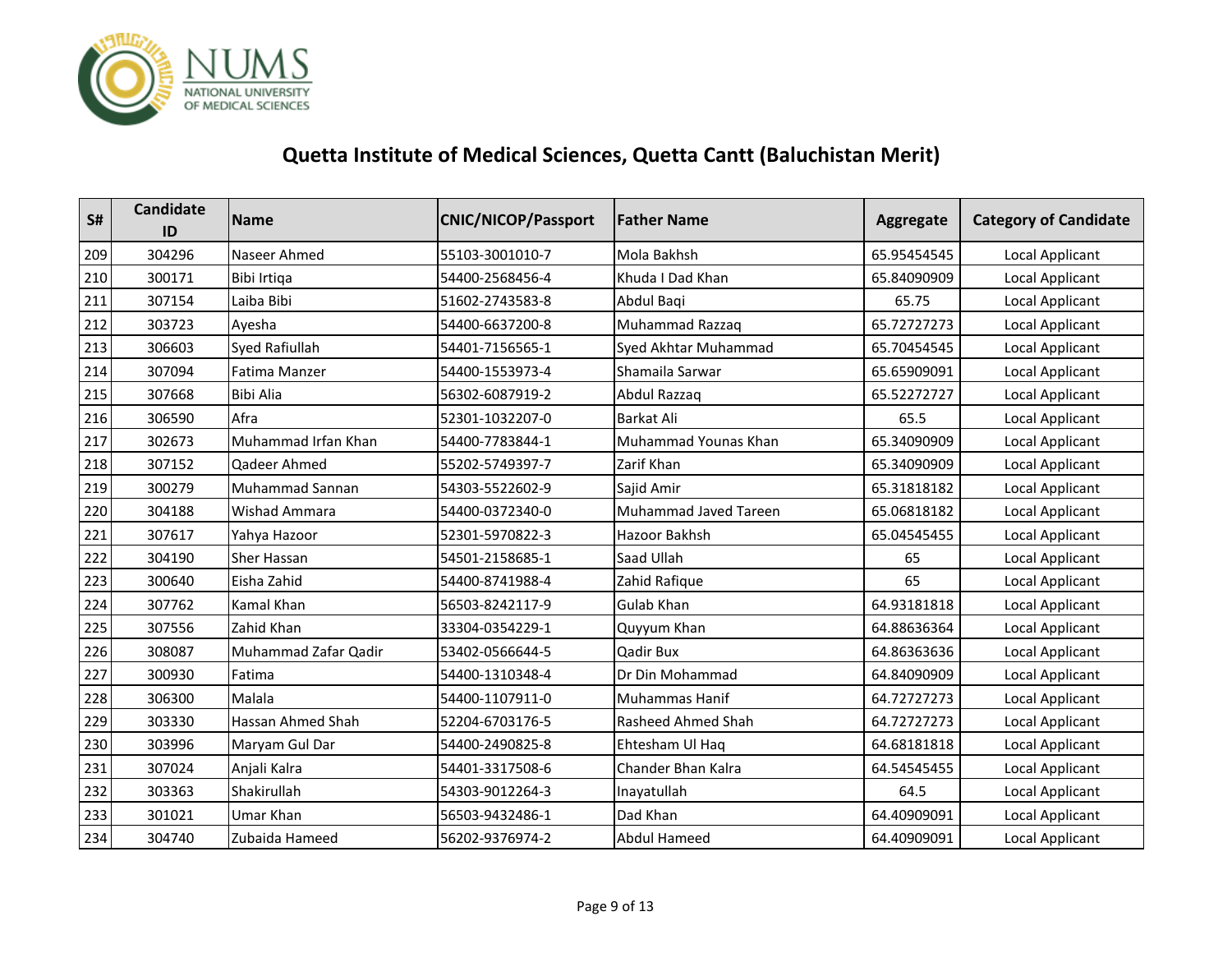

| S#  | <b>Candidate</b><br>ID | <b>Name</b>               | <b>CNIC/NICOP/Passport</b> | <b>Father Name</b>     | Aggregate   | <b>Category of Candidate</b> |
|-----|------------------------|---------------------------|----------------------------|------------------------|-------------|------------------------------|
| 235 | 300111                 | Ghazan Khan               | 54400-5637025-5            | Asghar Ali             | 64.38636364 | Local Applicant              |
| 236 | 306968                 | <b>Bibi Shazia</b>        | 56302-9275491-8            | Abdul Wahab            | 64.29545455 | Local Applicant              |
| 237 | 306664                 | Farman Ullah              | 55401-9957382-5            | Azam Jan               | 64.25       | Local Applicant              |
| 238 | 304155                 | Sheza Khaleeq             | 54400-9229825-0            | Khaleeq Ahmed          | 64.20454545 | Local Applicant              |
| 239 | 304235                 | Abdul Basit Yasinzai      | 54400-6381992-5            | Abdul Nabi Yasinzai    | 64.11363636 | Local Applicant              |
| 240 | 306369                 | Kinza Shakoor             | 54401-6702318-2            | Dr Shakoor Alam        | 64.04545455 | Local Applicant              |
| 241 | 304259                 | Rahila Aman               | 54303-5379179-6            | Aman Ullah Khan        | 63.97727273 | Local Applicant              |
| 242 | 305085                 | <b>Nehal Zamin</b>        | 54400-4797134-0            | Zamin Hussain          | 63.88636364 | Local Applicant              |
| 243 | 306182                 | <b>Umar Mahmood</b>       | 54400-9652832-7            | Tariq Mahmood          | 63.84090909 | Local Applicant              |
| 244 | 302159                 | Abia Mary                 | 54401-5469215-6            | Amir Shehzad           | 63.81818182 | <b>Local Applicant</b>       |
| 245 | 305447                 | Syed Muhammad Yaseen      | 54303-8307178-9            | Syed Ali               | 63.79545455 | Local Applicant              |
| 246 | 306785                 | Ubaidullah                | 55501-0355202-5            | Paind Khan             | 63.77272727 | Local Applicant              |
| 247 | 300738                 | Ahsan Ullah               | 54201-0684020-9            | Dad Muhammad           | 63.70454545 | <b>Local Applicant</b>       |
| 248 | 304713                 | Mallok                    | 51703-0349351-9            | Munir Ahmed            | 63.68181818 | Local Applicant              |
| 249 | 305612                 | Noor-Ul-Huda              | 54400-7534410-6            | Shaukat Ali            | 63.61363636 | Local Applicant              |
| 250 | 307357                 | Zainab                    | 52203-9985658-4            | Muhammad Jan           | 63.38636364 | Local Applicant              |
| 251 | 301633                 | Hassan Jan                | 52203-2487599-5            | Chakar Khan            | 63.34090909 | Local Applicant              |
| 252 | 303303                 | <b>Musharraf Ahmed</b>    | 54102-2452425-3            | Muhammad Ismail        | 63.31818182 | <b>Local Applicant</b>       |
| 253 | 301793                 | Gulalai Kasi              | 54401-2628074-6            | Malak Siddiq Kasi      | 63.22727273 | Local Applicant              |
| 254 | 300473                 | Alsa Rabia                | 54401-4465060-2            | Muhammad Ramzan        | 63.20454545 | Local Applicant              |
| 255 | 307663                 | Syeda Maqsooda Shah       | 54303-5174048-8            | Syed Abdul Malik Agha  | 63.13636364 | Local Applicant              |
| 256 | 306204                 | Anila Latif               | 51703-0577888-8            | Haji Abdul Latif       | 63.11363636 | Local Applicant              |
| 257 | 303094                 | Javeria Yousaf            | 52203-7693963-8            | <b>Muhammad Yousuf</b> | 63.11363636 | Local Applicant              |
| 258 | 302384                 | <b>Gulzar Ahmed</b>       | 54303-5617369-5            | <b>Muhammad Naseem</b> | 63.06818182 | Local Applicant              |
| 259 | 302377                 | Rabia Bibi                | 56503-0286765-8            | Ameer Mohammad         | 62.81818182 | Local Applicant              |
| 260 | 307281                 | <b>Bilquees Muhammadi</b> | 54303-5432522-4            | <b>Ghulam Muhammad</b> | 62.77272727 | Local Applicant              |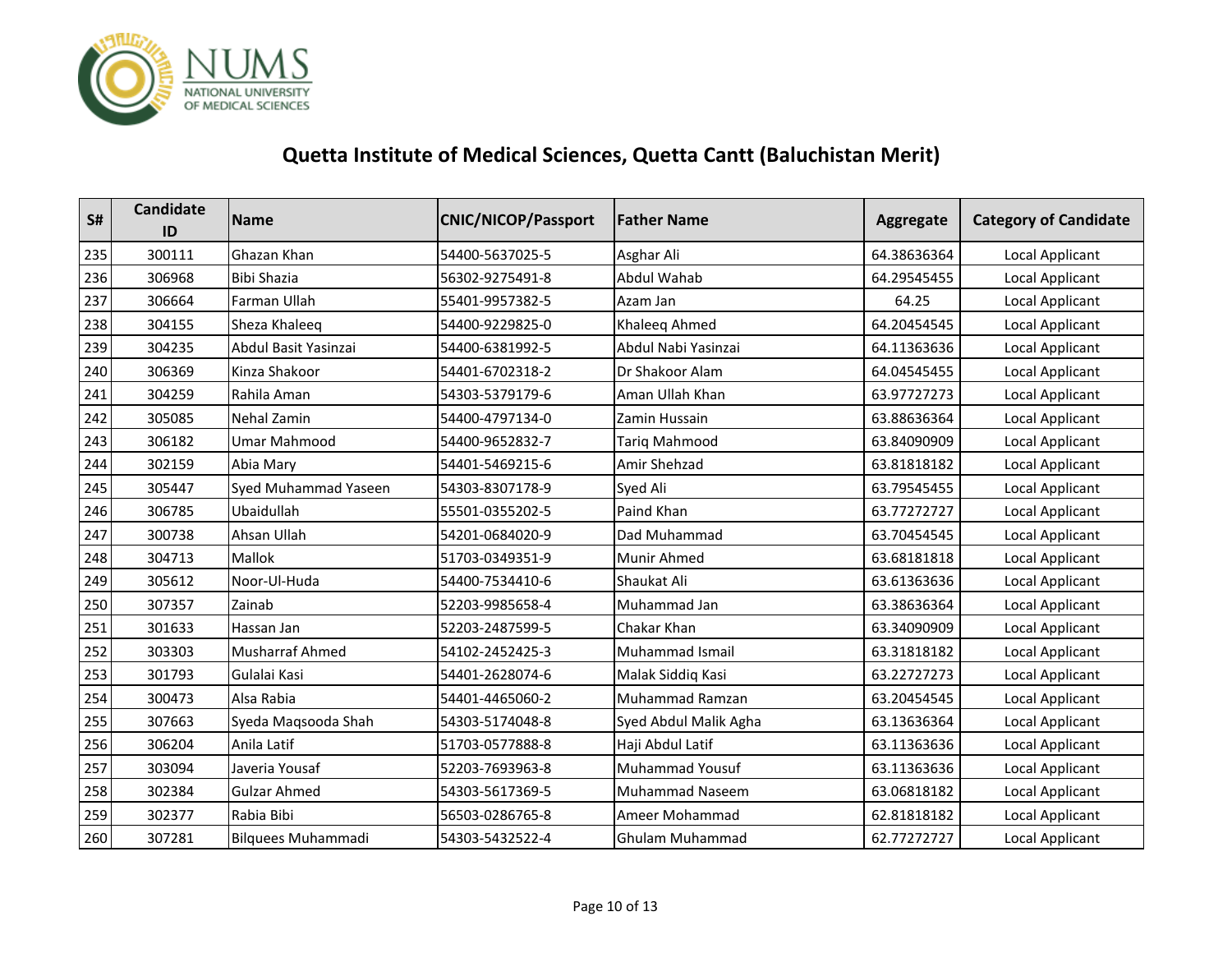

| S#  | <b>Candidate</b><br>ID | <b>Name</b>               | <b>CNIC/NICOP/Passport</b> | <b>Father Name</b>        | Aggregate   | <b>Category of Candidate</b> |
|-----|------------------------|---------------------------|----------------------------|---------------------------|-------------|------------------------------|
| 261 | 307081                 | Tulsi                     | 53201-8824873-6            | Vijay Kumar               | 62.75       | Local Applicant              |
| 262 | 305504                 | Mah Jabeen                | 32303-6899875-2            | Nawab Khan                | 62.68181818 | Local Applicant              |
| 263 | 301864                 | Dur E Fatima              | 54401-2857360-4            | Amir Ali                  | 62.65909091 | <b>Local Applicant</b>       |
| 264 | 303213                 | <b>Bibi Kalsoom</b>       | 54401-5686151-6            | Muhammad Ramzan           | 62.63636364 | Local Applicant              |
| 265 | 302546                 | <b>Ghazal Taseer</b>      | 54400-2481587-1            | Rubina Saleem             | 62.59090909 | Local Applicant              |
| 266 | 305870                 | Memoona Habib             | 52301-4068297-6            | Habibullah                | 62.11363636 | <b>Local Applicant</b>       |
| 267 | 304082                 | Arif Majeed               | 54400-7125774-1            | Majeed Ullah              | 62.09090909 | Local Applicant              |
| 268 | 307546                 | Rubina Akhter Muhammad    | 54102-6566031-4            | Akhter Muhammad           | 61.97727273 | Local Applicant              |
| 269 | 303778                 | Raheem Ullah              | 55301-2142330-3            | <b>Muhammad Anwar</b>     | 61.95454545 | <b>Local Applicant</b>       |
| 270 | 308020                 | Rehana Nasro Minallah     | 54301-0833630-2            | Nasrumin Ullah            | 61.95454545 | Local Applicant              |
| 271 | 307734                 | Zohaib Ahmed              | 53202-6686059-9            | <b>Basheer Ahmed</b>      | 61.70454545 | Local Applicant              |
| 272 | 305290                 | Marwa                     | 52203-1137103-8            | Jameel Ahmed              | 61.70454545 | Local Applicant              |
| 273 | 302627                 | Rasba Khan                | 54400-9656049-8            | Muhammad Kabir            | 61.56818182 | Local Applicant              |
| 274 | 305390                 | Aziz Ullah                | 54401-2440486-5            | Amin Ullah                | 61.45454545 | Local Applicant              |
| 275 | 306105                 | Kainat Khan               | 56302-1614994-4            | Amanullah Khan            | 61.43181818 | Local Applicant              |
| 276 | 300348                 | Bibi Maryam Kasi          | 54400-1618043-8            | Muhammad Masoom Kassi     | 61.31818182 | Local Applicant              |
| 277 | 307485                 | Syed Mohammad Ismail      | 54400-7156037-7            | Syed Abdul Ghafoor        | 61.31818182 | Local Applicant              |
| 278 | 302557                 | <b>Sheeza Seher Malik</b> | 54400-6778820-2            | <b>Muhammad Maalik</b>    | 61.20454545 | Local Applicant              |
| 279 | 305274                 | Saira Dawood              | 54400-5400588-0            | Dawood Akhter             | 61.18181818 | Local Applicant              |
| 280 | 305832                 | Mir Adeel                 | 52301-6650092-3            | Ghulam Nabi               | 60.97727273 | Local Applicant              |
| 281 | 305999                 | Rizwan Ali                | 53404-2568498-5            | <b>Barkat Ali</b>         | 60.72727273 | Local Applicant              |
| 282 | 307444                 | Mir Osheesh Marri         | 54401-8808095-4            | Mir Sardar Khan Mari      | 60.54545455 | Local Applicant              |
| 283 | 301505                 | Muhammad Hamza Khan       | 54400-9838238-3            | Muhammad Asif Khan Tareen | 60.52272727 | Local Applicant              |
| 284 | 304180                 | Muhammad Mehdi            | 54400-7830316-9            | <b>Muhammad Rasool</b>    | 60.5        | Local Applicant              |
| 285 | 308102                 | Malaika Panezai           | 54302-5131672-6            | Mir Ahmed                 | 60.45454545 | Local Applicant              |
| 286 | 302361                 | Tasleem Manan             | 56302-2674717-4            | Abdul Manan               | 60.45454545 | Local Applicant              |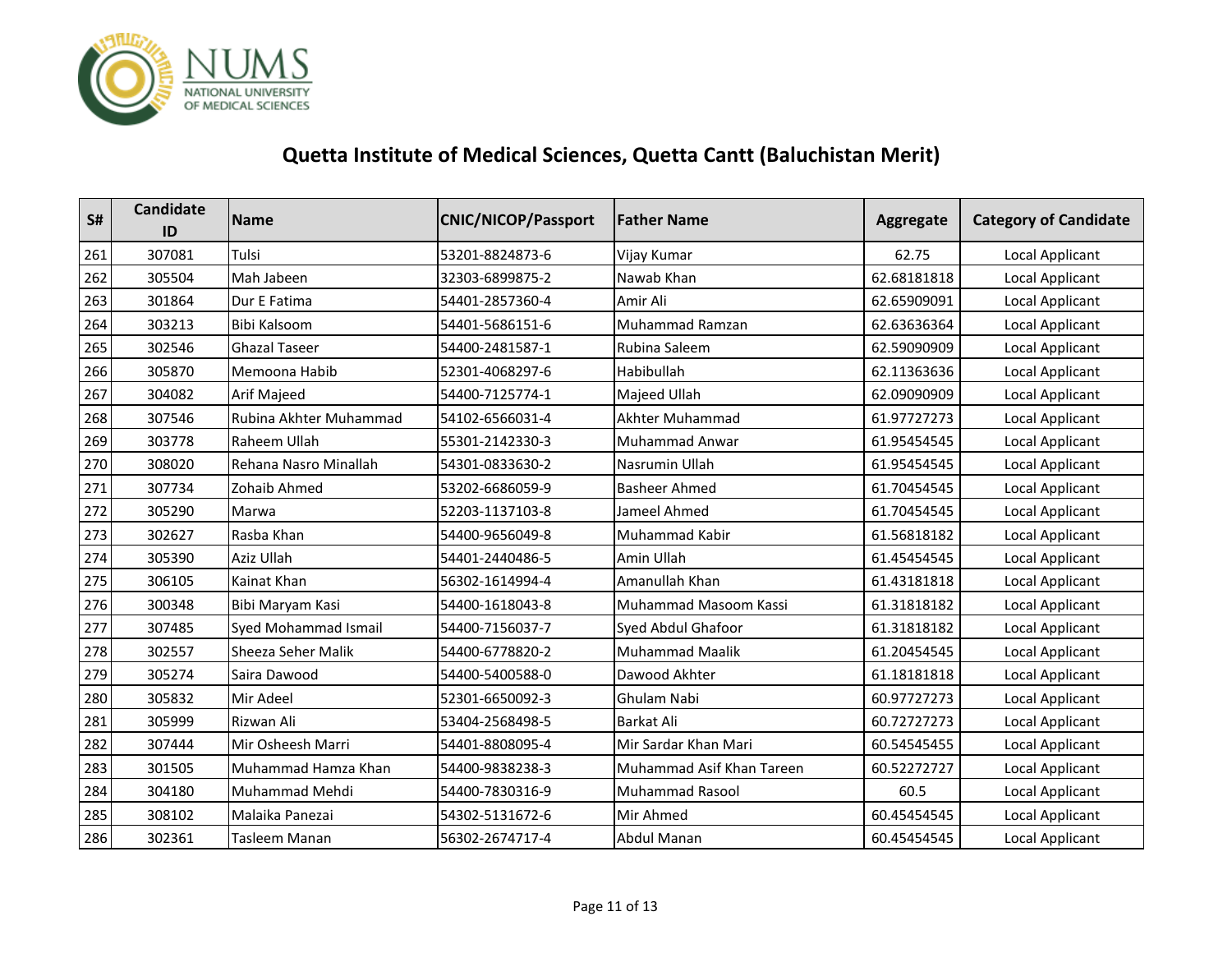

| S#  | <b>Candidate</b><br>ID | <b>Name</b>            | <b>CNIC/NICOP/Passport</b> | <b>Father Name</b>      | Aggregate   | <b>Category of Candidate</b> |
|-----|------------------------|------------------------|----------------------------|-------------------------|-------------|------------------------------|
| 287 | 301045                 | Inayat Ullah           | 54400-7055292-1            | Mohibullah              | 60.45454545 | Local Applicant              |
| 288 | 300940                 | <b>Manahil Aftab</b>   | 54400-8033311-2            | Aftab Ahmed             | 60.38636364 | Local Applicant              |
| 289 | 305851                 | Farishta Ghaffar Kakar | 54400-6850710-8            | <b>Abdul Ghaffar</b>    | 60.38636364 | Local Applicant              |
| 290 | 307326                 | Naimatullah            | 51703-0349315-1            | <b>Rehmat Ullah</b>     | 60.18181818 | Local Applicant              |
| 291 | 304011                 | Kaleemullah            | 54401-0864906-5            | Hafiz Abdul Sattar      | 60.18181818 | Local Applicant              |
| 292 | 307124                 | <b>Bibi Husna</b>      | 54102-0694331-8            | Syed Hussain Ahmed Shah | 60.06818182 | Local Applicant              |
| 293 | 304599                 | Palwasha Kakar         | 56302-4342511-0            | Naimat Ullah Khan       | 59.97727273 | <b>Local Applicant</b>       |
| 294 | 307415                 | Rubina Naz             | 56201-6629930-8            | Abdul Rasad Khan        | 59.84090909 | Local Applicant              |
| 295 | 306760                 | Hajira Aamir           | 54400-7269799-4            | Aamir Mushtaq           | 59.63636364 | Local Applicant              |
| 296 | 307489                 | Durdana Nadir          | 54400-0310496-8            | Nadir Khan              | 59.47727273 | <b>Local Applicant</b>       |
| 297 | 302414                 | Huma Batool            | 54400-4987491-6            | Mushtaq Hussain         | 59.34090909 | Local Applicant              |
| 298 | 305502                 | Yasmeen Bibi           | 32303-2960597-6            | Muhammad Ibraheem Khan  | 59.29545455 | Local Applicant              |
| 299 | 306659                 | Deeraj Kumar           | 51201-3681340-7            | Sham Lal                | 59.09090909 | <b>Local Applicant</b>       |
| 300 | 305094                 | Sumaya Urooj           | 54400-1632131-8            | Naseem Khan             | 59.06818182 | Local Applicant              |
| 301 | 300382                 | Inamullah              | 54303-9096573-5            | Noor Ahmad              | 58.90909091 | Local Applicant              |
| 302 | 304026                 | <b>Muhammad Kashif</b> | 55103-8381464-7            | <b>Abdul Rahim</b>      | 58.72727273 | Local Applicant              |
| 303 | 305568                 | Sania Syed             | 54303-4165581-6            | Syed Saleem Shah        | 58.54545455 | Local Applicant              |
| 304 | 302963                 | Amna Shujaat           | 54400-1102255-6            | Shujaat Hussain         | 58.47727273 | Local Applicant              |
| 305 | 307139                 | Komal                  | 51301-4776258-0            | Saeed Ahmed             | 58.25       | <b>Local Applicant</b>       |
| 306 | 307763                 | Sana Gul               | 56503-9805795-0            | Habib Khan              | 58.22727273 | Local Applicant              |
| 307 | 307432                 | Aamir Khan Kakar       | 54400-8862330-3            | Saeed Ahmad Khan        | 58          | Local Applicant              |
| 308 | 304812                 | Marrij                 | 12201-7666067-5            | Ihsan Ullah             | 57.77272727 | Local Applicant              |
| 309 | 305280                 | Muhammad Israfeel      | 54201-7748159-3            | <b>Fazal Bari</b>       | 57.59090909 | Local Applicant              |
| 310 | 303055                 | Asmaa E Muhammad       | 54400-7536389-0            | Muhammad Ismail         | 57.34090909 | Local Applicant              |
| 311 | 307409                 | <b>Muhammad Amin</b>   | 54201-1215256-3            | Muhammad Qasim          | 56.68181818 | Local Applicant              |
| 312 | 307244                 | Naseeb Jamah           | 56201-9319730-3            | Sallah-U-Ddin           | 55.43181818 | Local Applicant              |